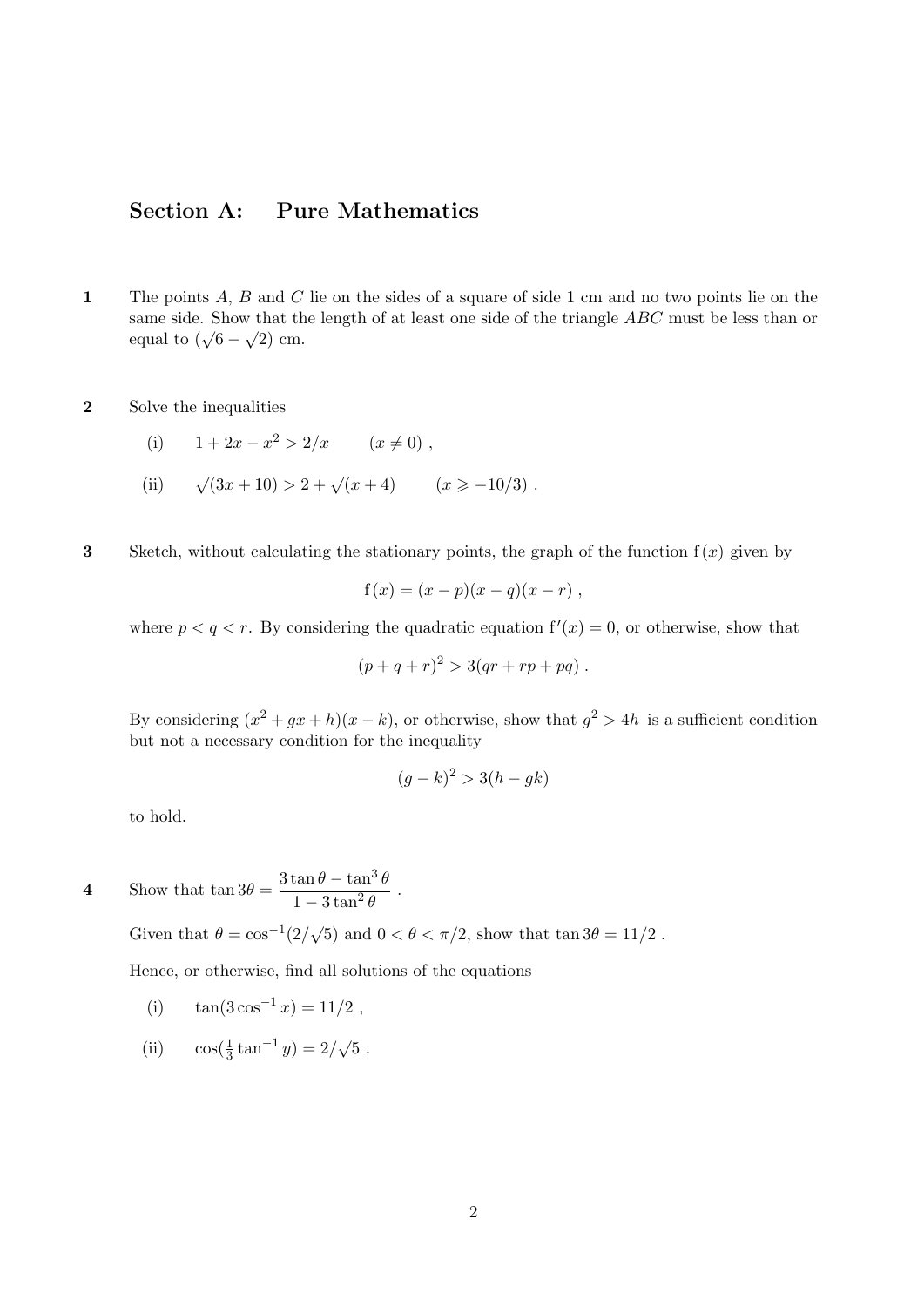5 Show that (for  $t > 0$ )

(i) 
$$
\int_0^1 \frac{1}{(1+tx)^2} dx = \frac{1}{(1+t)},
$$
  
\n(ii) 
$$
\int_0^1 \frac{-2x}{(1+tx)^3} dx = -\frac{1}{(1+t)^2}.
$$

Noting that the right hand side of (ii) is the derivative of the right hand side of (i), conjecture the value of

$$
\int_0^1 \frac{6x^2}{(1+x)^4} \, \mathrm{d}x \; .
$$

(You need not verify your conjecture.)

6 A spherical loaf of bread is cut into parallel slices of equal thickness. Show that, after any number of the slices have been eaten, the area of crust remaining is proportional to the number of slices remaining.

A European ruling decrees that a parallel-sliced spherical loaf can only be referred to as 'crusty' if the ratio of volume  $V$  (in cubic metres) of bread remaining to area  $A$  (in square metres) of crust remaining after any number of slices have been eaten satisfies  $V/A < 1$ . Show that the radius of a crusty parallel-sliced spherical loaf must be less than  $2\frac{2}{3}$  metres.

[The area A and volume V formed by rotating a curve in the  $x-y$  plane round the x-axis from  $x = -a$  to  $x = -a + t$  are given by

$$
A = 2\pi \int_{-a}^{-a+t} y \left( 1 + \left(\frac{dy}{dx}\right)^2 \right)^{\frac{1}{2}} dx , \qquad V = \pi \int_{-a}^{-a+t} y^2 dx .
$$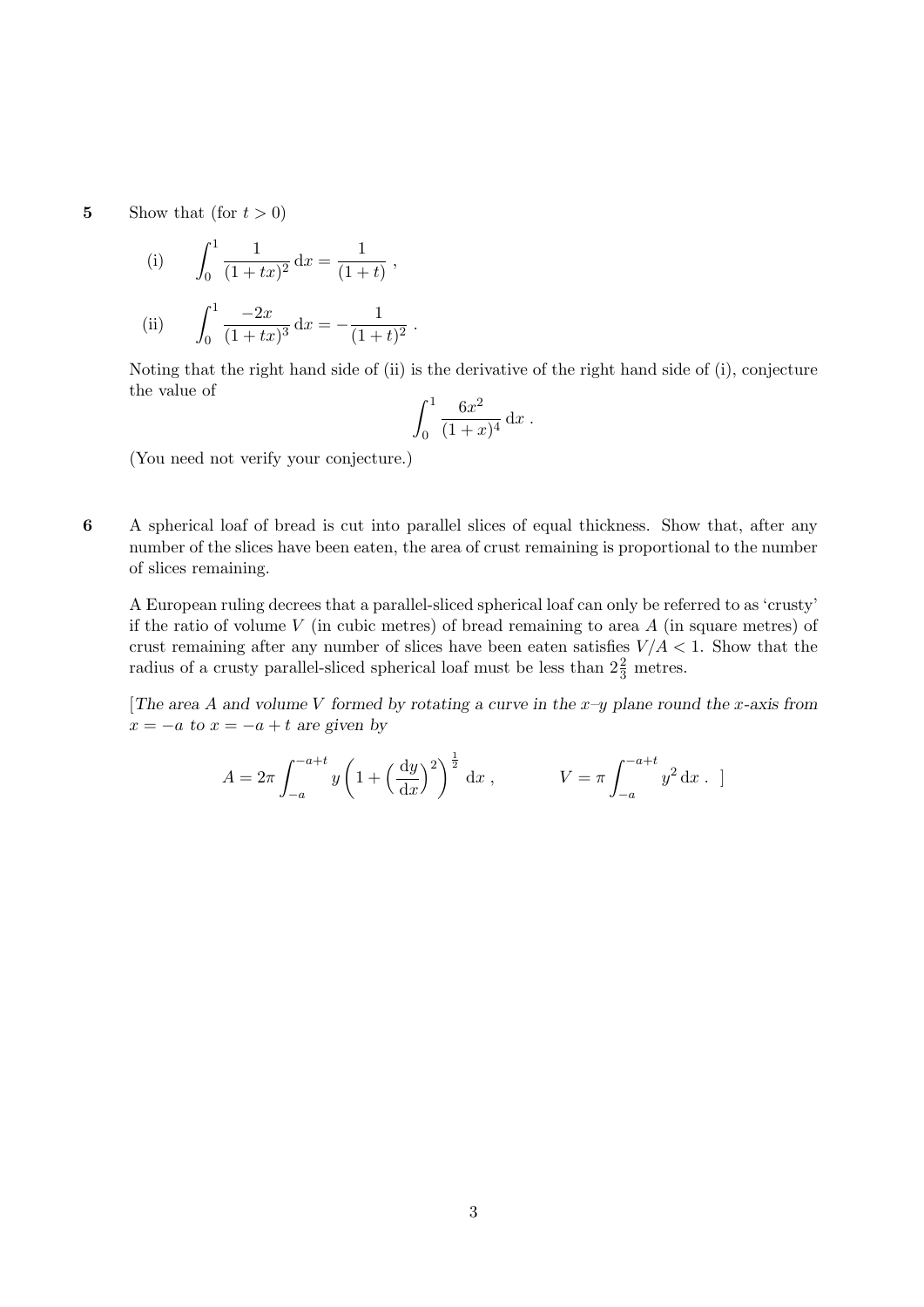7 In a cosmological model, the radius R of the universe is a function of the age t of the universe. The function R satisfies the three conditions:

> $R(0) = 0,$   $R'(t) > 0$  for  $t > 0,$  $R''(t) < 0$  for  $t > 0$ , (\*)

where  $R''$  denotes the second derivative of R. The function H is defined by

$$
H(t) = \frac{R'(t)}{R(t)}.
$$

- (i) Sketch a graph of R(t). By considering a tangent to the graph, show that  $t < 1/H(t)$ .
- (ii) Observations reveal that  $H(t) = a/t$ , where a is constant. Derive an expression for R(t). What range of values of a is consistent with the three conditions  $(*)$ ?
- (iii) Suppose, instead, that observations reveal that  $H(t) = bt^{-2}$ , where b is constant. Show that this is not consistent with conditions  $(*)$  for any value of b.

8 Given that  $y = x$  and  $y = 1 - x^2$  satisfy the differential equation

$$
\frac{\mathrm{d}^2 y}{\mathrm{d}x^2} + \mathbf{p}(x)\frac{\mathrm{d}y}{\mathrm{d}x} + \mathbf{q}(x)y = 0 ,
$$
\n<sup>(\*)</sup>

show that  $p(x) = -2x(1+x^2)^{-1}$  and  $q(x) = 2(1+x^2)^{-1}$ .

Show also that  $ax + b(1 - x^2)$  satisfies the differential equation for any constants a and b.

Given instead that  $y = \cos^2(x^2/2)$  and  $y = \sin^2(x^2/2)$  satisfy the equation (\*), find p(x) and  $q(x)$ .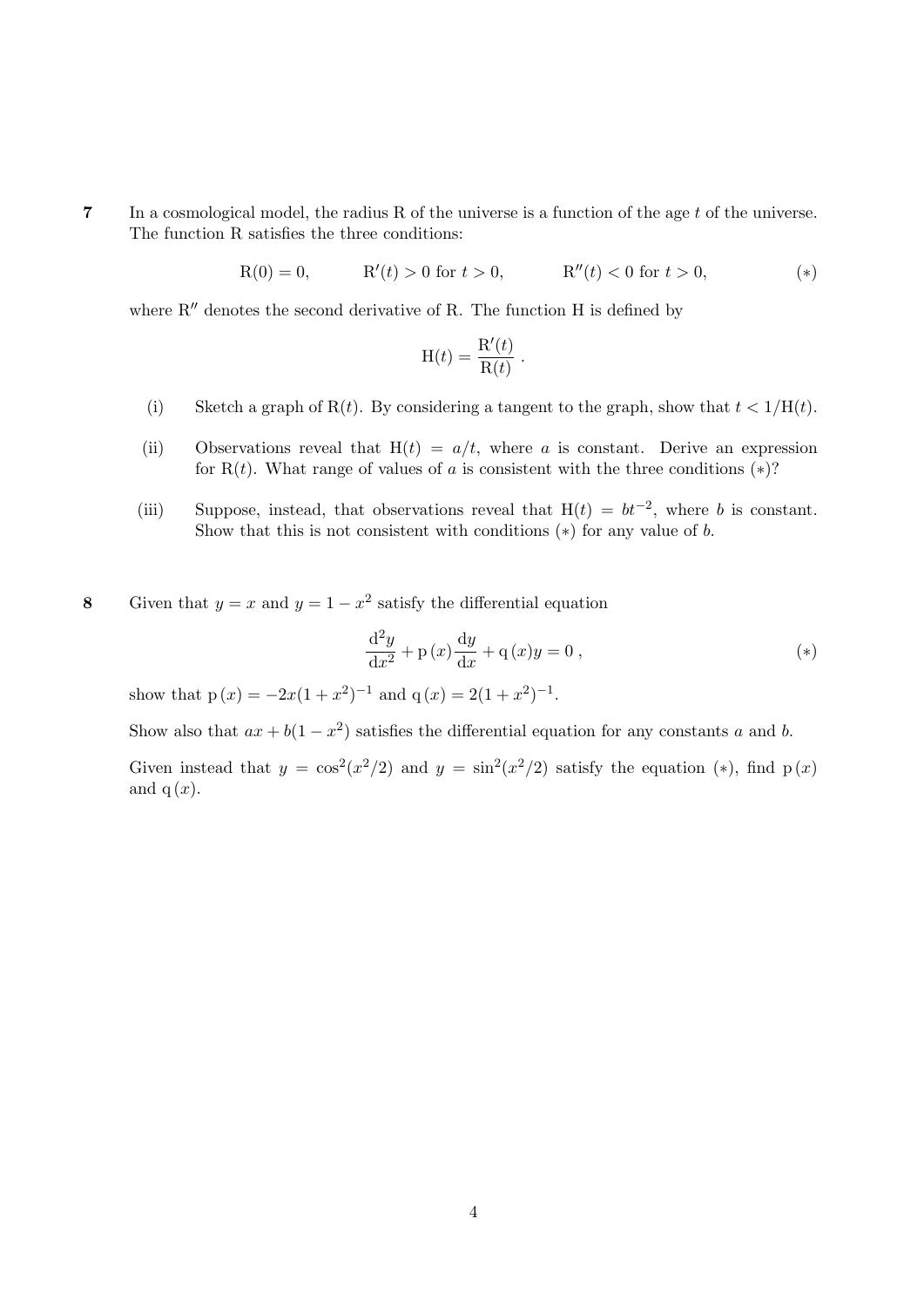## Section B: Mechanics

- 9 A ship sails at 20 kilometres/hour in a straight line which is, at its closest, 1 kilometre from a port. A tug-boat with maximum speed 12 kilometres/hour leaves the port and intercepts the ship, leaving the port at the latest possible time for which the interception is still possible. How far does the tug-boat travel?
- 10 A gun is sited on a horizontal plain and can fire shells in any direction and at any elevation at speed  $v$ . The gun is a distance  $d$  from a straight railway line which crosses the plain, where  $v^2 > gd$ . The gunner aims to hit the line, choosing the direction and elevation so as to maximize the time of flight of the shell. Show that the time of flight,  $T$ , of the shell satisfies

$$
g^2T^2 = 2v^2 + 2\left(v^4 - g^2d^2\right)^{\frac{1}{2}}.
$$

- 11 A smooth cylinder with circular cross-section of radius a is held with its axis horizontal. A light elastic band of unstretched length  $2\pi a$  and modulus of elasticity  $\lambda$  is wrapped round the circumference of the cylinder, so that it forms a circle in a plane perpendicular to the axis of the cylinder. A particle of mass  $m$  is then attached to the rubber band at its lowest point and released from rest.
	- (i) Given that the particle falls to a distance 2a below the below the axis of the cylinder, but no further, show that

$$
\lambda = \frac{9\pi mg}{(3\sqrt{3} - \pi)^2} \; .
$$

(ii) Given instead that the particle reaches its maximum speed at a distance 2a below the axis of the cylinder, find a similar expression for  $\lambda$ .